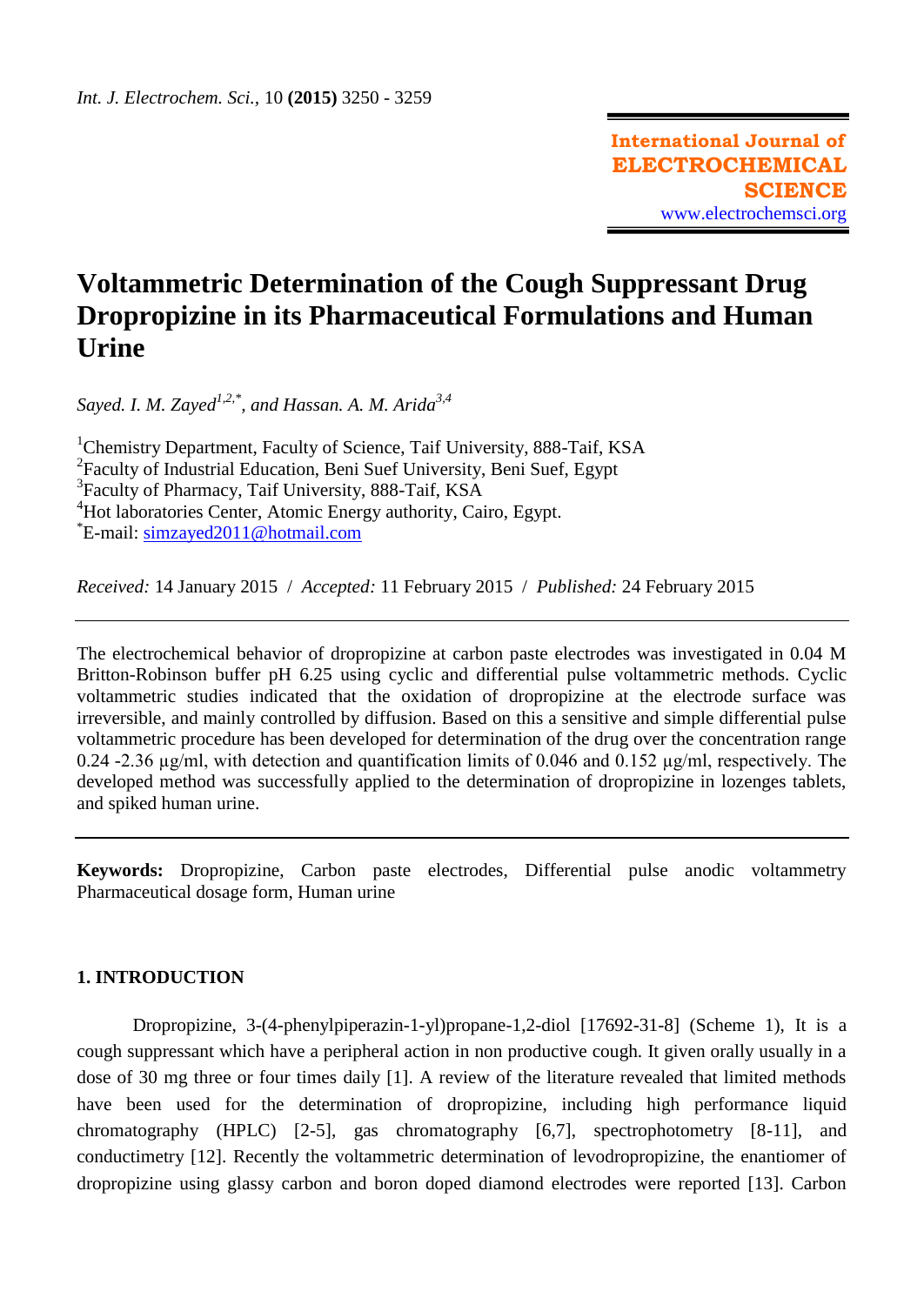paste electrodes are widely applicable in electrochemical studies due to their low background current compared to the solid graphite or noble metals electrodes, low cost, easy preparation, and simple renewal of their surface. The present work aimed to study of the voltammetric behavior and assay of dropropizine at carbon paste electrode using cyclic and differential pulse voltammetry.



**Scheme 1.** Structural formula of dropropizine

# **2. EXPERIMENTAL**

#### *2.1. Reagents and Materials*

All chemicals were of analytical grade. Double distilled water was used throughout all experiments. Pure grade dropropizine and the pharmaceutical preparation Tussapine Lozenges tablets (20 mg dropropizine/tablet) were obtained from Eva pharma. Co., Cairo, Egypt., graphite powder (1-2 micron) from Aldrich, and paraffin oil from Merck. As a supporting electrolyte, a series of 0.04 M Britton-Robinson (BR) buffer pH 2.0-11.5 (a mixture of each of acetic, orthophosphoric and boric acids), adjusted to the required pH with 0.2 M sodium hydroxide was prepared

# *2.2. Apparatus*

All voltammetric measurements were performed using Metrohm 797 VA Computrace (Herisau, Switzerland) equipped with a Metrohm VA 694 stand. Three electrodes assembly cell consisted of carbon paste electrode (CPE) as working electrode, an Ag/AgCl in 3 mol/L KCl (Metrohm 6.0728.000) as a reference electrode and platinium wire (Metrohm 6.0343.000) as an auxiliary electrode. The pH measurement were carried out with Hanna pH 211 microprocessor pH meter.

## *2.3. Preparation of carbon paste electrodes*

The carbon paste was prepared by thoroughly mixing 5 g of graphite powder with 1.8 ml of paraffin oil in a mortar with pestle. The carbon paste was packed into the hole of the electrode body and smoothed on a clean paper until it had a shiny appearance. The electrode body was constructed by pressing a small rode of stainless steel (diameter 2 mm) inside a micropipette tip (1 ml volume capacity) leaving a depression at the surface tip approximately 1 mm for housing the carbon paste, and a thin wire was inserted through the opposite end to establish electrical contact [14]. The carbon paste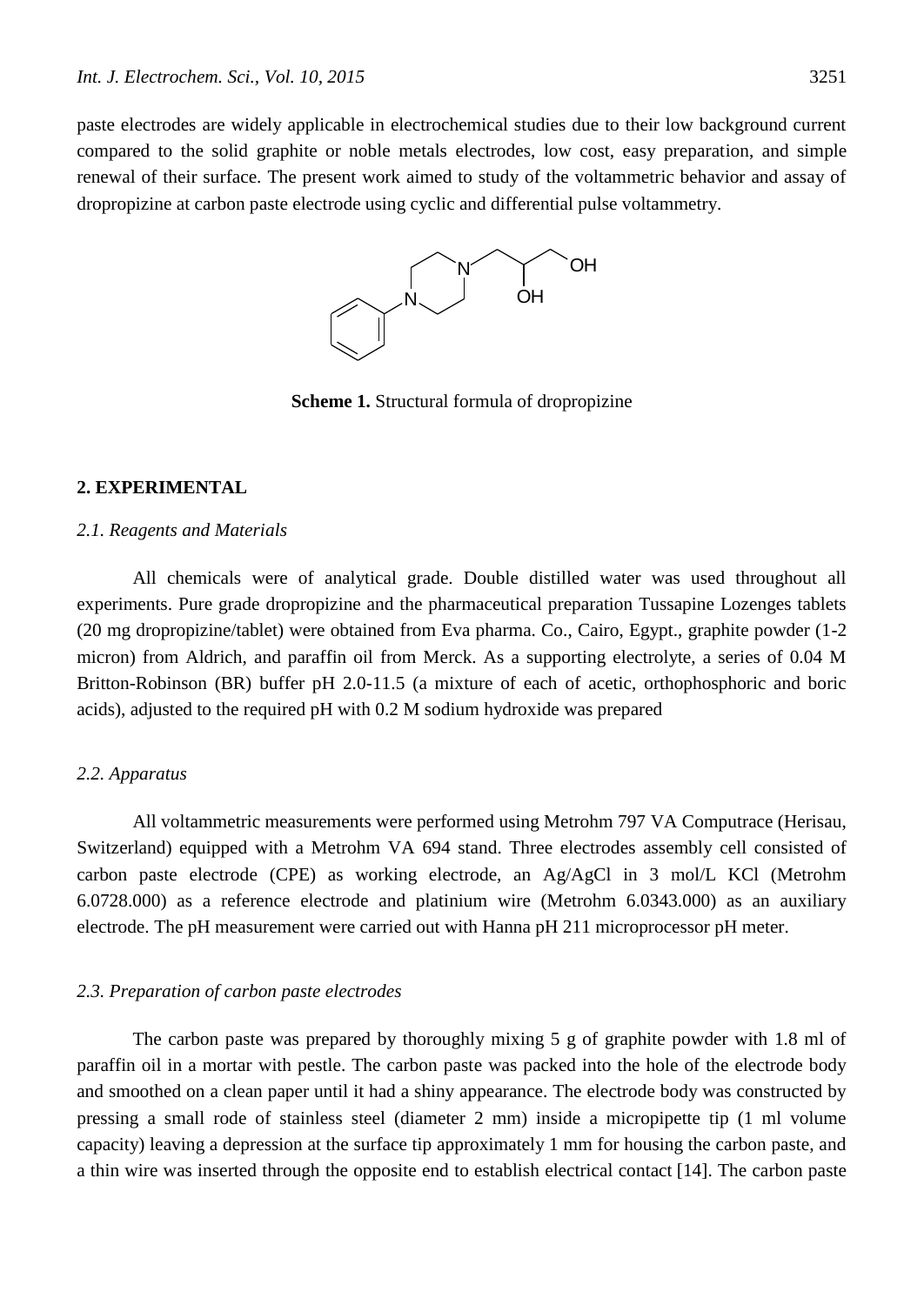electrode was immersed in the supporting electrolyte placed in the cell and several sweeps were applied to obtain a low background current.

# *2.4. Procedure*

After 10 ml 0.04 M Britton Robinson buffer solution pH 6.25 was introduced into the voltammetric cell, a known amount of the drug solution was added into the cell. The differential pulse technique was applied by scanning from 0 to 1.4 V with scan rate of 30 mVs<sup>-1</sup>, and pulse amplitude of 40 mV.

# *2.5. Assay of dropropizine in Tussapine Lozenges tablets (20 mg dropropizine /tablet)*

Twenty tablets (each contains 20 mg dropropizine) were accurately weighed and powdered in a mortar. The required amount from the crushed tablet powder was dissoloved in about 30 ml of methanol, and the mixture was filtered in a 100-ml measuring flask. The residue was washed three times by methanol and the volume was completed to the mark by the same solvent. After 10 ml 0.04 M Britton Robinson buffer solution pH 6.25 was introduced into the voltammetric cell, and a known amount of the tablet solution was added into the cell; The procedure is repeated as described above. The amount of dropropizine is calculated using standard addition technique.

# *2.6. Determination of dropropizine in spiked human urine*

0.0236 g of dropropizine was dissolved in methanol and transferred to a 100 ml measuring flask; 5 ml of urine of a healthy person was added and the mixture was completed to the mark by the same solvent to prepare  $10^{-3}$  M dropropizine in spiked urine sample. A 10-ml volume of 0.04 M Britton Robinson buffer solution pH 6.25 was introduced into the voltammetric cell; different volumes of the above spiked urine sample were added. The procedure is repeated as described above. The amount of dropropizine is calculated using standard addition technique.

# **3. RESULTS AND DISCUSSION**

#### *3.1. Cyclic voltammetric studies*

The cyclic voltammetric behavior of  $5.96x10^{-6}$  M solution of dropropizine in 0.04 M Britton-Robinson buffer pH 6.25 and scan rate of 50 mV  $s^{-1}$  at carbon paste electrode was examined (Figure 1). A well defined anodic peak at 0.676 V was observed, which may be attributed to oxidation of the hydroxyl group of the aliphatic chain moiety of the dropropizine molecule, with no cathodic peak in the reverse scan, which indicate that the process is irreversible. The effect of scan rate on the peak current and peak potential was examined from 10 to 100 mVs<sup>-1</sup>. Linear relationship was found between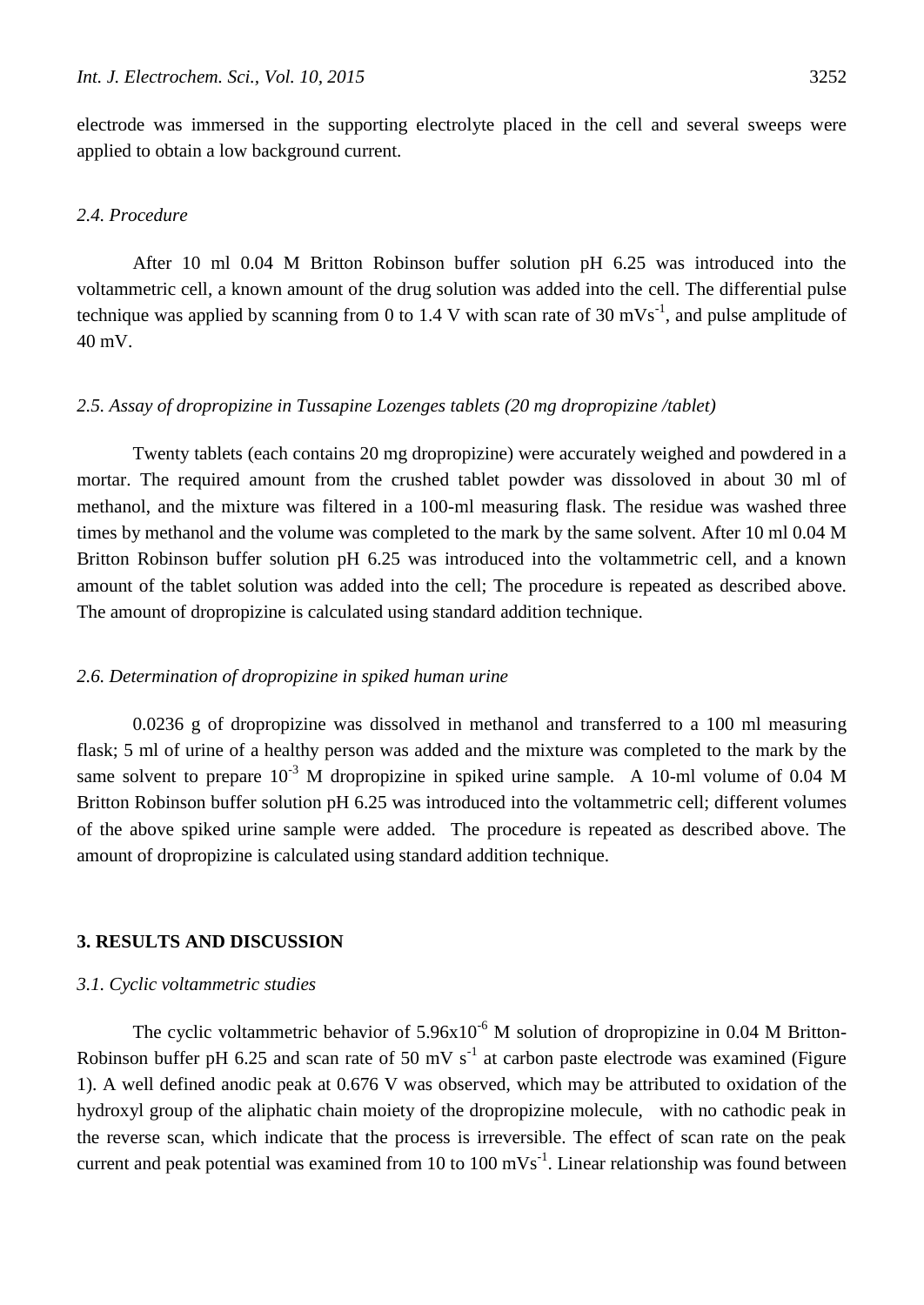oxidation current and the square root of scan rate, indicates that the oxidation process is controlled by diffusion [15]. This is confirmed by plotting the logarithm of peak of oxidation current vs. the logarithm of the scan rate, which give a straight line relation with slope of 0.566, which is close to the theoretically expected 0.5 value for a diffusion-controlled process. Also the peak potential shifts to more +ve values on increasing the scan rate which confirm the irreversibility of the oxidation process.



**Figure 1.** Cyclic voltammogram for 5.96x10<sup>-6</sup> M solution of dropropizine in 0.04 M Britton-Robinson buffer pH 6.25 and scan rate of 50 mV  $s^{-1}$  on carbon paste electrode.

# *3.2. DP voltammetric studies*

Various supporting electrolytes such as phosphate buffer, citrate buffer, and Britton-Robinson buffer were tested, It was found that the electrochemical response of dropropizine was best in 0.04 M Britton-Robinson buffer. The effect of pH on the peak current and oxidation potential were tested over the pH range 2.0–11.0 (Figure 2). The peak current increases gradually by increasing the pH, until it attained its maximum at pH 6.25. Hence 0.04 M Britton-Robinson buffer pH 6.25 was selected as the supporting electrolyte. The peak potential shifted negatively with increasing the pH, suggesting that the protons are involved in the electrode reaction process. The plot of peak potential vs. pH exhibits linear range in the pH range  $2.60 - 6.25$ , with slope of 45 mV per pH unit. The breaks at pH 2.60 and pH 6.25 may be correlated to the pKa of the drug.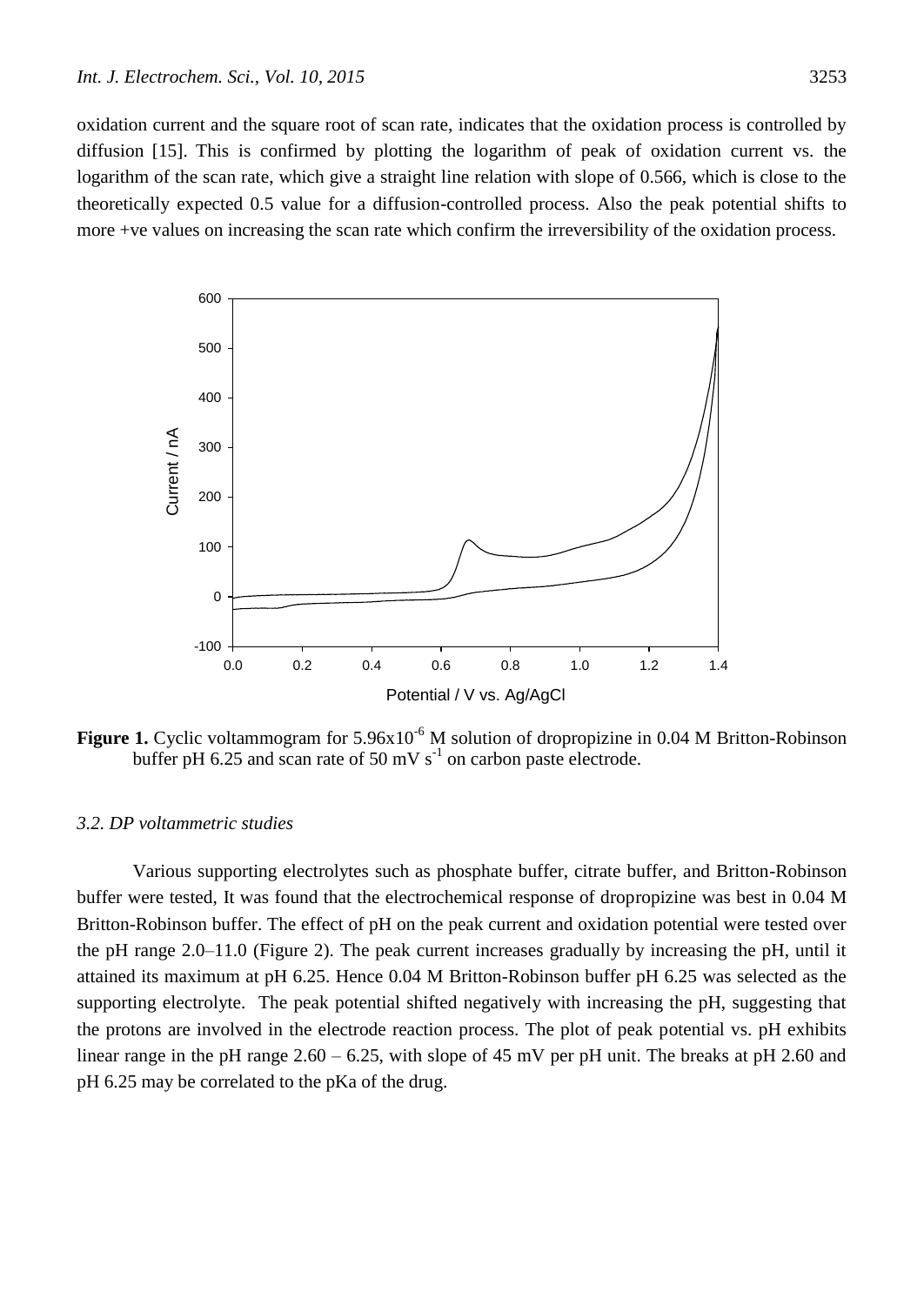

**Figure 2.** Effect of pH on the DP anodic peak current (a), and peak potential (b) of  $2x10^{-6}$  M dropropizine in 0.04 M BR buffer, pulse amplitude 50 mV, and scan rate 50 mVs<sup>-1</sup>

The optimum instrumental parameters were chosen from a study of the change of the peak current of  $2x10^{-6}$  M dropropizine with the change of the pulse amplitude and scan rate. The current increased linearly with the increase in the pulse amplitude over the range  $10 - 40$  mV pulse amplitude, then remains nearly constant (Figure 3). The current also increased linearly with increase of scan rate over the range  $10 - 30$  mVs<sup>-1</sup>, then remains nearly constant. Therefore 40 mV pulse amplitude, and 30  $mVs<sup>-1</sup>$  scan rate, were used for further measurements to obtain maximum sensitivity.



**Figure 3.** Effect of pulse amplitude on the peak current for 2 x  $10^{-6}$  M dropropizine in 0.04 M Britton-Robinson buffer pH 6.25 and scan rate of 30 mV.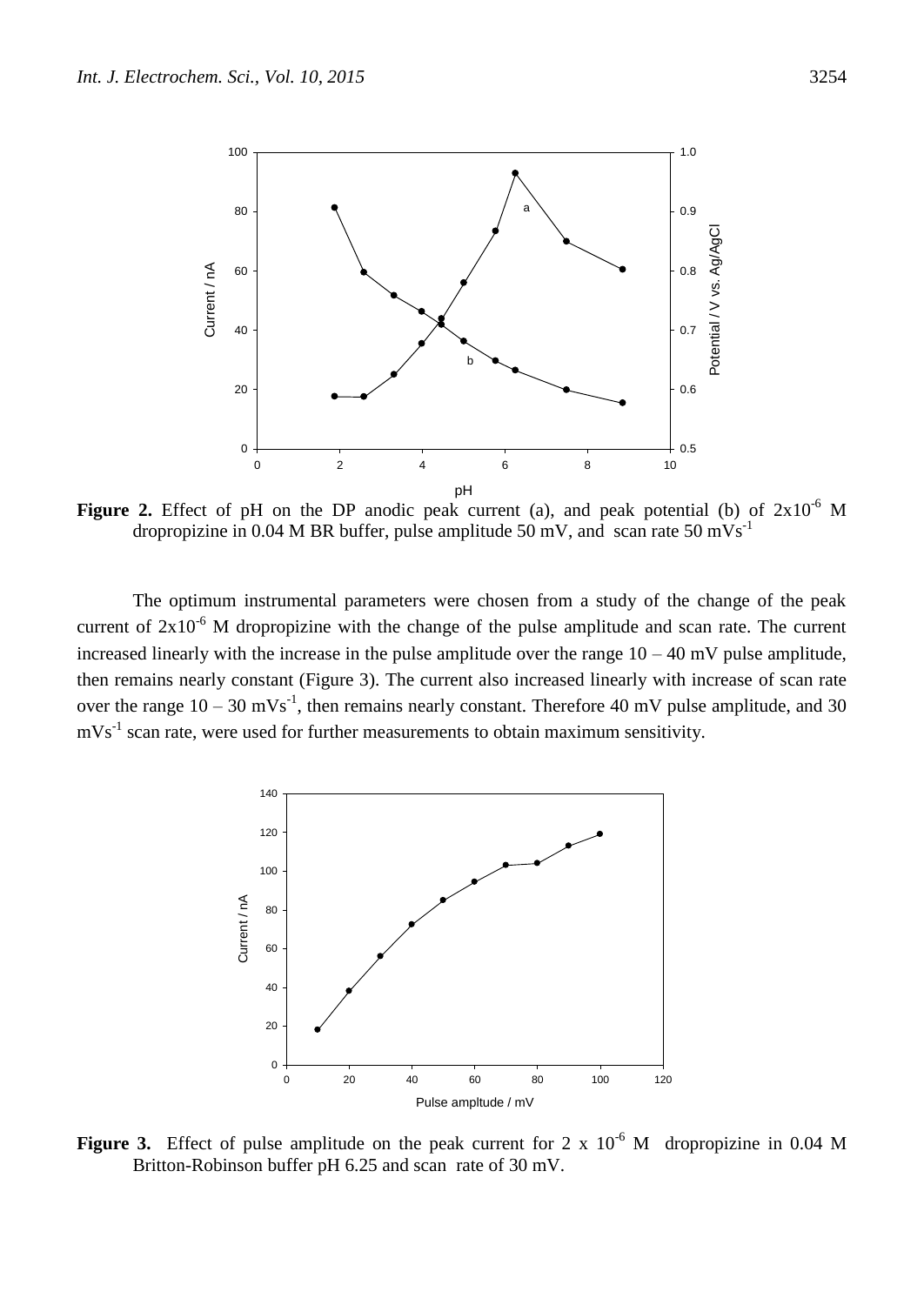# *3.3. Calibration graphs, limit of detection and limit of quantification*

The dependence of the anodic differential pulse peak current on dropropizine concentration under the optimum conditions, show a linear relationship from  $0.24 - 2.36 \mu$ g/ml dropropizine (Figure 4a and 4b). The linear regression equation was I (nA) =  $110.46 + 8.87$  C ( $\mu$ g/ml), with correlation coefficient of 0.9996. Limt of detection (LOD) and limit of quantification (LOQ) were calculated using the relation (k(SD<sub>a</sub>)/b) [16], where k = 3 for LOD, and 10 for LOQ, SD<sub>a</sub> is the standard deviation of the intercept and b is the slope of the calibration curve, were found to be 0.046 and 0.152 µg/ml for LOD and LOQ, respectively. The analytical parameters for the calibration graphs are summarized in Table 1.

## *3.4. Reproducibility and robustness*

The intra-day and inter-day (day-to-day) precision expressed as relative standard deviation were, 1.30 and 2.80 % (n = 6) for 2 x  $10^{-6}$  M dropropizine.

The robustness [16] was also examined by evaluating the effect of small changes in the pH of buffer solution (6.15 – 6.45), and pulse amplitude (38 – 42). None of these changes significantly affect the recovery of the drug (Table 2); this provides an indication of the method reliability, and the developed method, could be considered robust.



**Figure 4a.** Differential pulse voltammograms for different concentrations of dropropizine in 0.04 M Britton-Robinson buffer pH 6.25, pulse amplitude of 40 mV, and scan rate of  $30 \text{ mVs}^{-1}$ : a, 0.24; b, 0.47; c, 71; d, 95; e, 1.18; f, 1.42; g, 1.65; h, 1.89; i, 2.13; j, 2.36 µg/ml dropropizine. The dotted line represents the blank solution.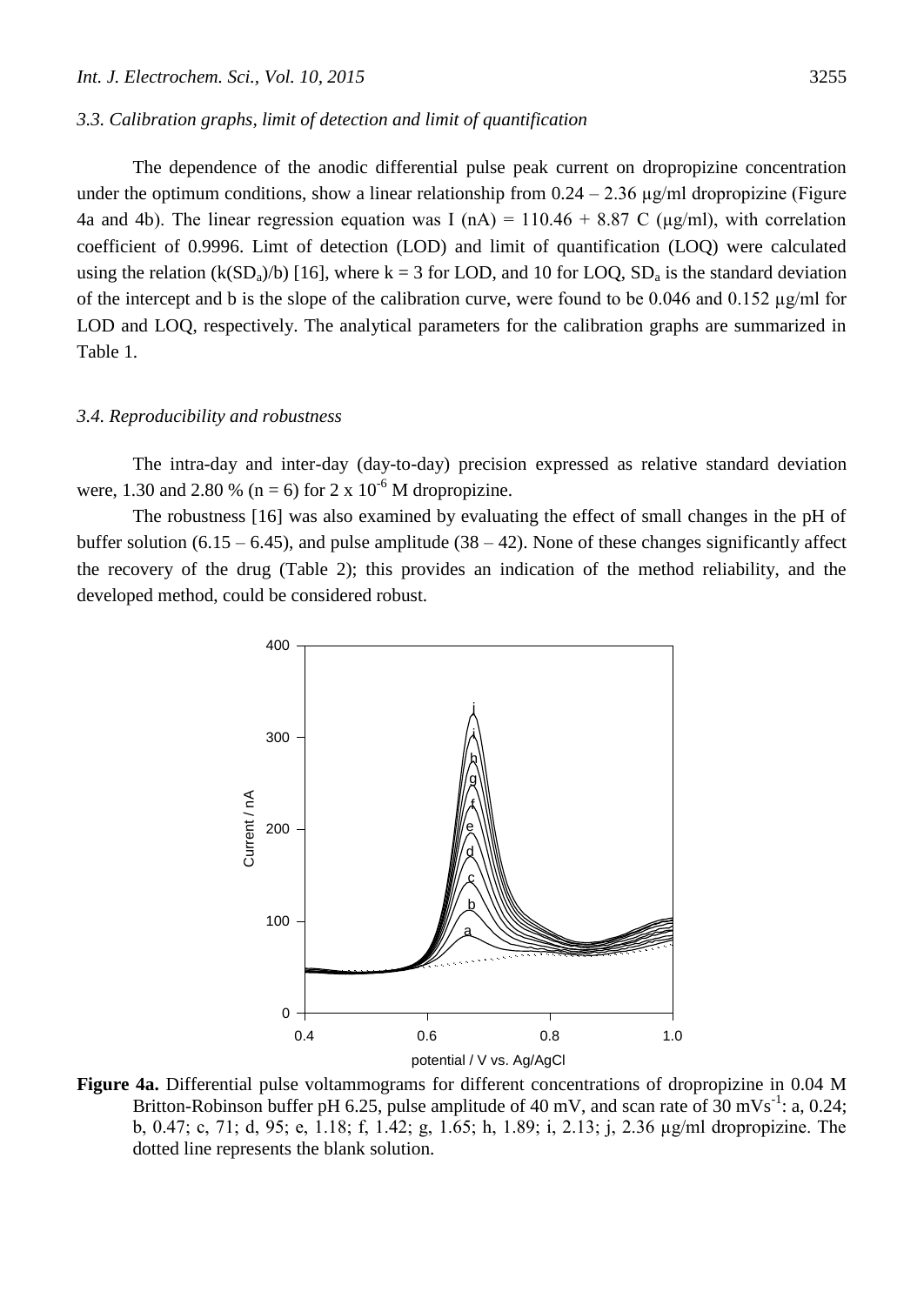

**Figure 4b**. Regression line for differential pulse voltammetric determination of dropropizine in 0.04 M Britton-Robinson buffer pH 6.25, pulse amplitude of 40 mV, and scan rate of 30 mVs<sup>-1</sup>

**Table 1**. The analytical parameters of the calibration graph for the determination of dropropizine using the differential pulse anodic voltammetric method

| Parameter                                       |               |
|-------------------------------------------------|---------------|
|                                                 |               |
| Linear range / $\mu$ gml <sup>-1</sup>          | $0.24 - 2.36$ |
| Slope                                           | 110.46        |
| Intercept                                       | 8.87          |
| Correlation coefficient (r)                     | 0.9996        |
| $\log \text{LOD} / \mu \text{g} \text{ml}^{-1}$ | 0.046         |
| $LOQ / \mu g ml^{-1}$                           | 0.152         |

**Table 2**. Robustness results of the proposed method

| Variable        | Recovery, % | <b>SD</b> |
|-----------------|-------------|-----------|
|                 |             |           |
|                 |             |           |
| $pH = 6.15$     | 98.30       | 2.701     |
| 6.25            | 98.46       | 0.650     |
| 6.45            | 97.99       | 0.838     |
|                 |             |           |
|                 |             |           |
| Pluse amplitude |             |           |
| $= 38$          | 101.13      | 1.214     |
| 40              | 98.46       | 0.650     |
| 42              | 99.63       | 2.258     |
|                 |             |           |

Average of four determinations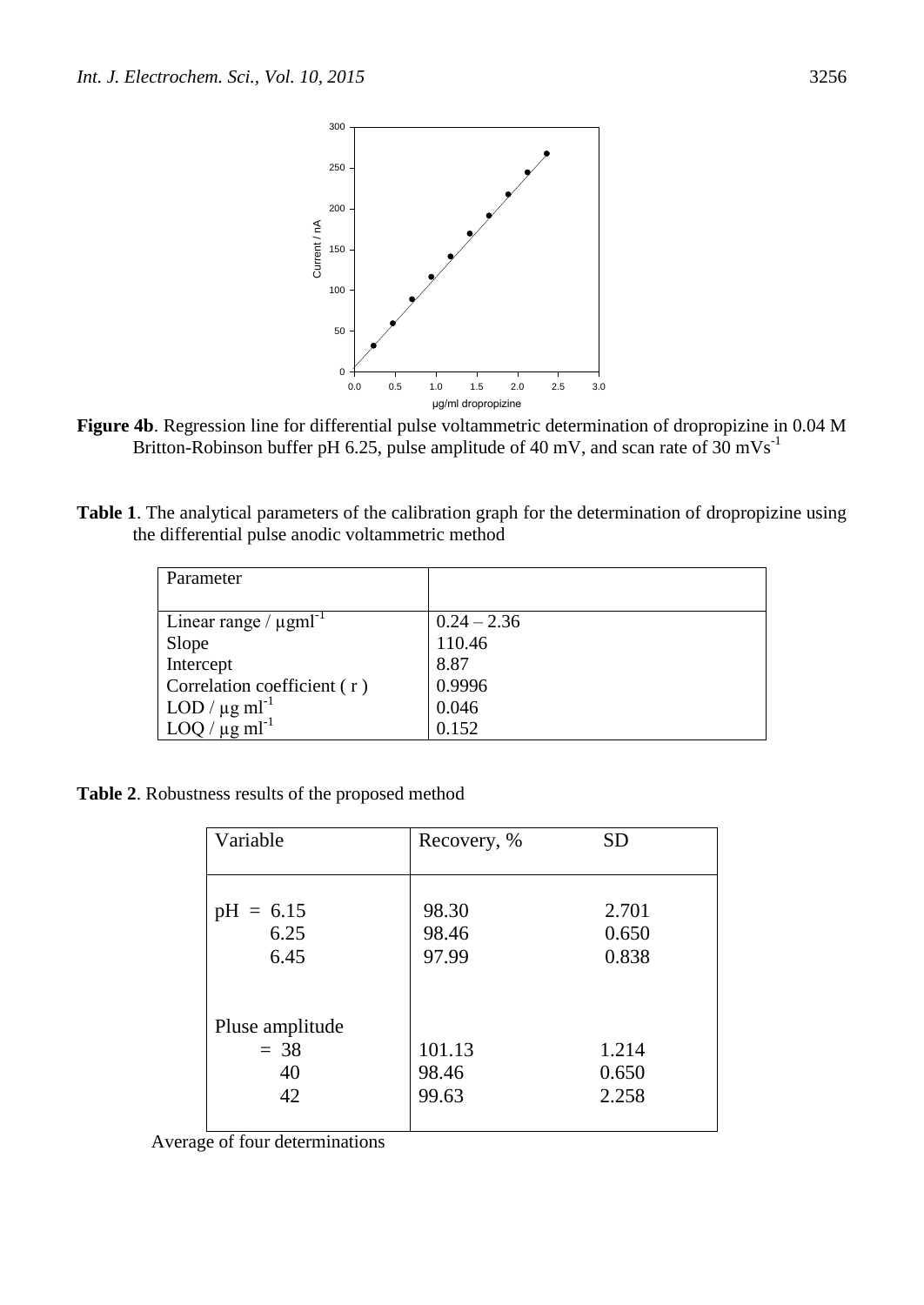# *3.5. Interference*

In order to prove the selectivity of the proposed method, interference from excipients usually present in pharmaceutical formulations was tested. The results indicate that no interference  $\langle \langle 2.01 \rangle$ change in the oxidation current), was observed in the presence of 100 fold excess of lactose, glucose, talc, starch maize, or magnesium stearate. According with these results it can be concluded that the proposed voltammetric method is sufficiently selective in quantification of the drug, and no previous separations or extractions were needed.

# *3.6. Analytical applications*

# *3.6.1. Determination of dropropizine in Tussapine Lozenges*

The proposed voltammetric method was applied to the determination of dropropizine in Tussapine Lozenges (20 mg dropropizine /tablet). The percentage mean recovery based on the average of four replicate determinations and the relative standard deviation values are summarized in Table 3. The data indicate that there is no interference from the excipients used in the formulations of the tablets. The results of the proposed votammetric method was statistically compared with those obtained by UV spetrophotometric (manufacturer procedure supplied by Eva pharma. Co.) [9]. Statistical comparison of the results was performed with regard to accuracy and precision using Student's t-test and the F-ratio at 95% confidence level [17]. The results (Table 3) indicate that the calculated t- and F-values did not exceed the theoretical values, there is no significant difference in accuracy or precision between the proposed and the reference method.

| Parameters          | Proposed DP voltammetric method | Reference method [9] |  |
|---------------------|---------------------------------|----------------------|--|
|                     |                                 |                      |  |
| Mean recovery, %    | 99.10                           | 98.54                |  |
| <b>SD</b>           | 0.612                           | 0.685                |  |
| RSD, %              | 0.618                           | 0.695                |  |
| $F$ -ratio $(9.12)$ | 1.253                           |                      |  |
| t-test $(2.365)$    | 1.275                           |                      |  |
|                     |                                 |                      |  |

| Table 3. Statistical comparison between the results of Tussapine Lozenges using the proposed DP |  |
|-------------------------------------------------------------------------------------------------|--|
| voltammetric method and the reference manufacture method                                        |  |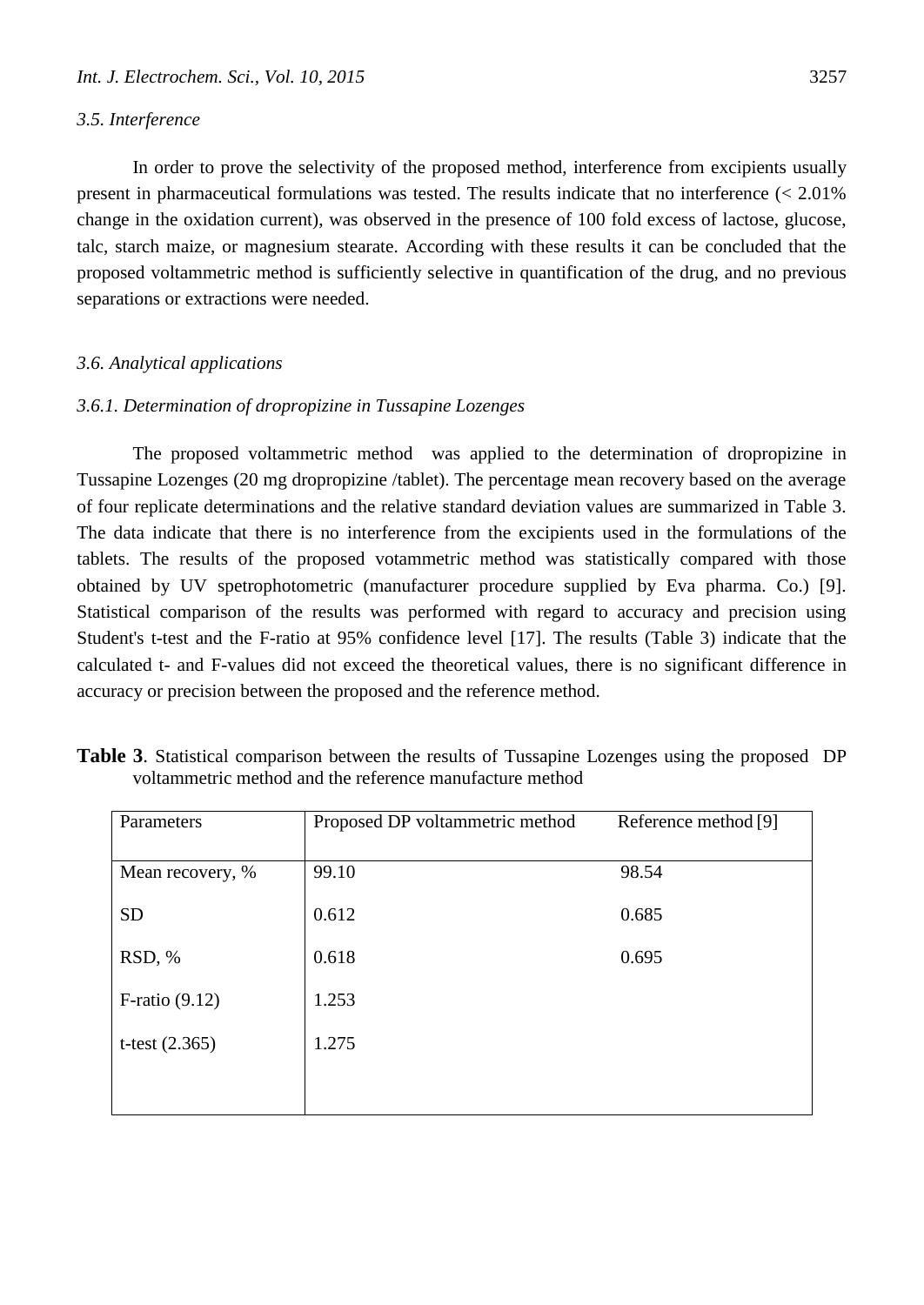Studies described on the metabolism and toxicologic analysis of dropropizine in human urine using gas chromatography-mass spectrometry (GC-MS) [7], showed that dropropizine was metabolized in humans, the results showed the unambiguous detection of dropropizine and its metabolize in human urine up to 32 hours after intake of a single dose. The target analytes were found to be the parent compound dropropizine through the earlier phase of excretion. The high selectivity of the proposed voltammetric method allowed the determination of dropropizine in spiked human urine samples at two different levels of concentrations:  $2.00 \times 10^{-6}$  and  $2.99 \times 10^{-6}$  M dropropizine. Five determinations were carried at each concentration level (Table 4). The two mean recoveries for the two concentration levels were 99.00 and 99.33% with relative standard deviations of 1.19% and 0.62%, respectively.

| Taken $(M)$           | Found $(M)$           | Recovery, % | <b>RSD</b> |
|-----------------------|-----------------------|-------------|------------|
| $2.00 \times 10^{-6}$ | $1.98x10^{-6}$        | 99.00       | 1.19       |
| $2.99x10^{-6}$        | $2.97 \times 10^{-6}$ | 99.33       | 0.62       |

**Table 4**. Determination of dropropizine in spiked urine samples using the proposed method

Average of five determinations

# **4. CONCLUSIONS**

In this work, the anodic voltammetric behavior of dropropizine at carbon paste electrode was investigated by cyclic and differential pulse voltammetry, and on the basis of these voltammetric studies an analytical procedure for the determination of the drug in its pharmaceutical formulation and human urine was developed. The developed voltammetric method has advantages such as simple, sensitive, rapid, low cost, and ease of preparation, and easy renewable of carbon paste electrode. The proposed method is less expensive than alternative techniques like HPLC, and hence can be applied to the routine determination of the drug in quality control laboratories.

## ACKNOWLEDGEMENTS

This work was financially supported by Taif University, KSA, project No: 1-435-3261

# **References**

1. S. C. Sweetman, "*Martindale", The Complete Drug Reference*, 36<sup>th</sup> ed., Pharmaceutical Press, London, (2009) 1557.